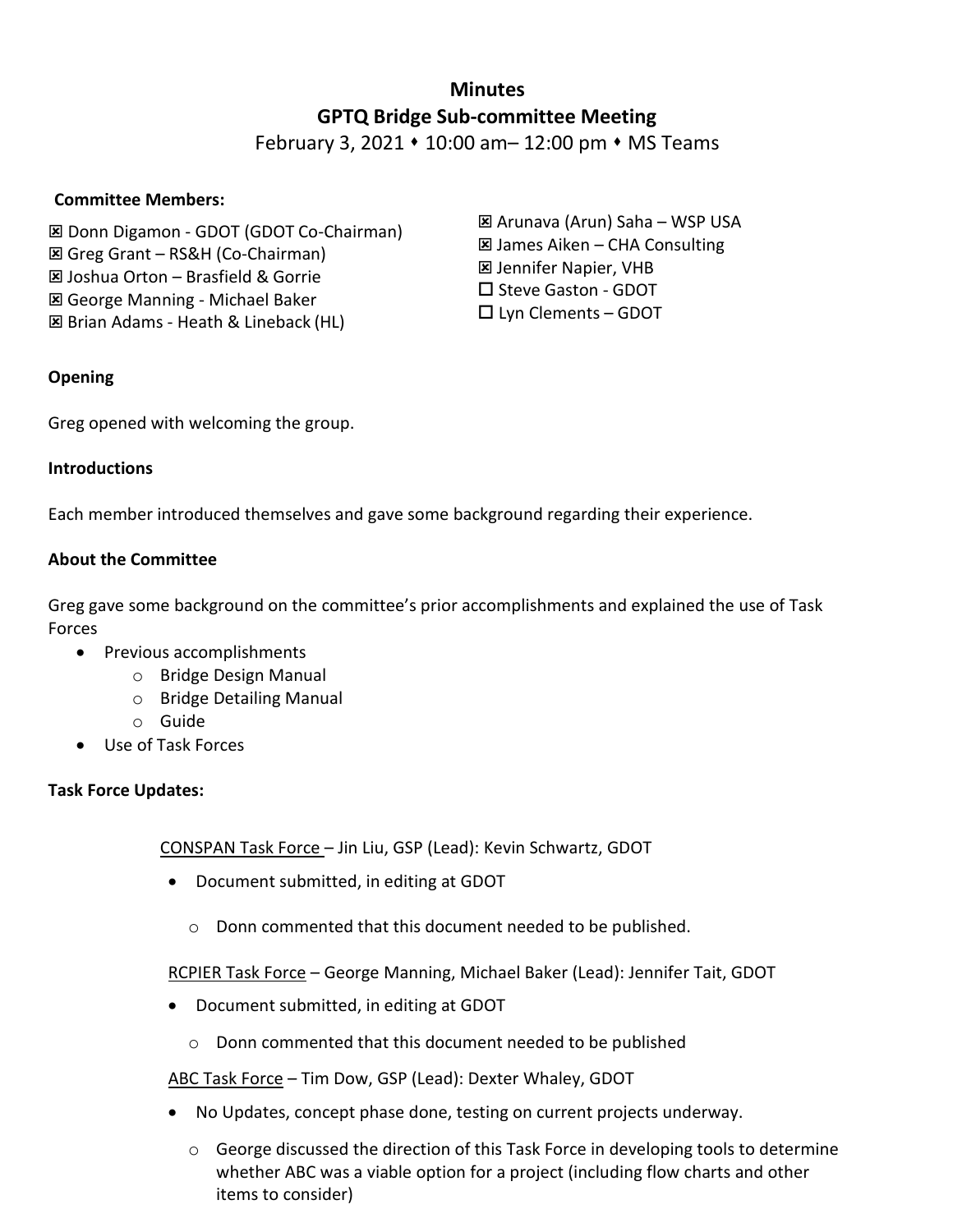o Greg to reach out to this Task Force to get an update

## **Previous Meeting Topics:**

Greg ran through the following list of items from the prior Agenda

- Minimum number of Piles in Pile Footings.
	- 4 or 5 pile system
		- o A discussion about the reason for this issue (large 4 pile footings with difficult to support column dowels)
		- o The introduction of a fifth pile created uplift issues.
		- o Josh and Brian agreed to investigate this issue and offer potential guidance
- Expansion Joint Calculations
	- LRFD using 1.2 multiplier
		- o This is a carry over item about the use of the multiplier
		- o item to be removed from further discussion.
	- Changing from Evozote to Silicaflex
		- o Discussion that the current bridge Manual does not address this change
		- o Donn said the Bridge office would handle a revision
- PSC Beam Shop Drawings.
	- Draped vs debonding
		- o Donn said that GDOT had received redesigns for girders that removed draping and replaced with debonding. GDOT will accept this and that Bridge Manual direction for this is coming.
		- $\circ$  A few comments were made about camber and the likelihood that beams come out flatter than the predicted camber.
			- 6" maximum haunch is becoming a design detailing issue with longer concrete beams now more commonplace.
		- o Greg said that the Department could gather camber at the plant that would be helpful to the designers.
- Lighting Conduit Details.
	- No details for routing conduit
		- o Discussion about the need for a detail in the cell library
		- $\circ$  No action item on this
- Substructure BFR Loads.
	- If it changes by 5% total load to a pile, redo BFI
		- o A discussion about the interconnectivity of Bridge Design and Geotechnical Engineering as a result of LRFD and the need to submit revised loads to the Geotech if the total load to the pile changes by 5%.
		- o No action item on this.
- Longitudinal Joints Under Traffic
	- Topic for discussion, bicycles and motorcycles
		- o Discussion about the dangers to bicyclist and motorcyclist because of a